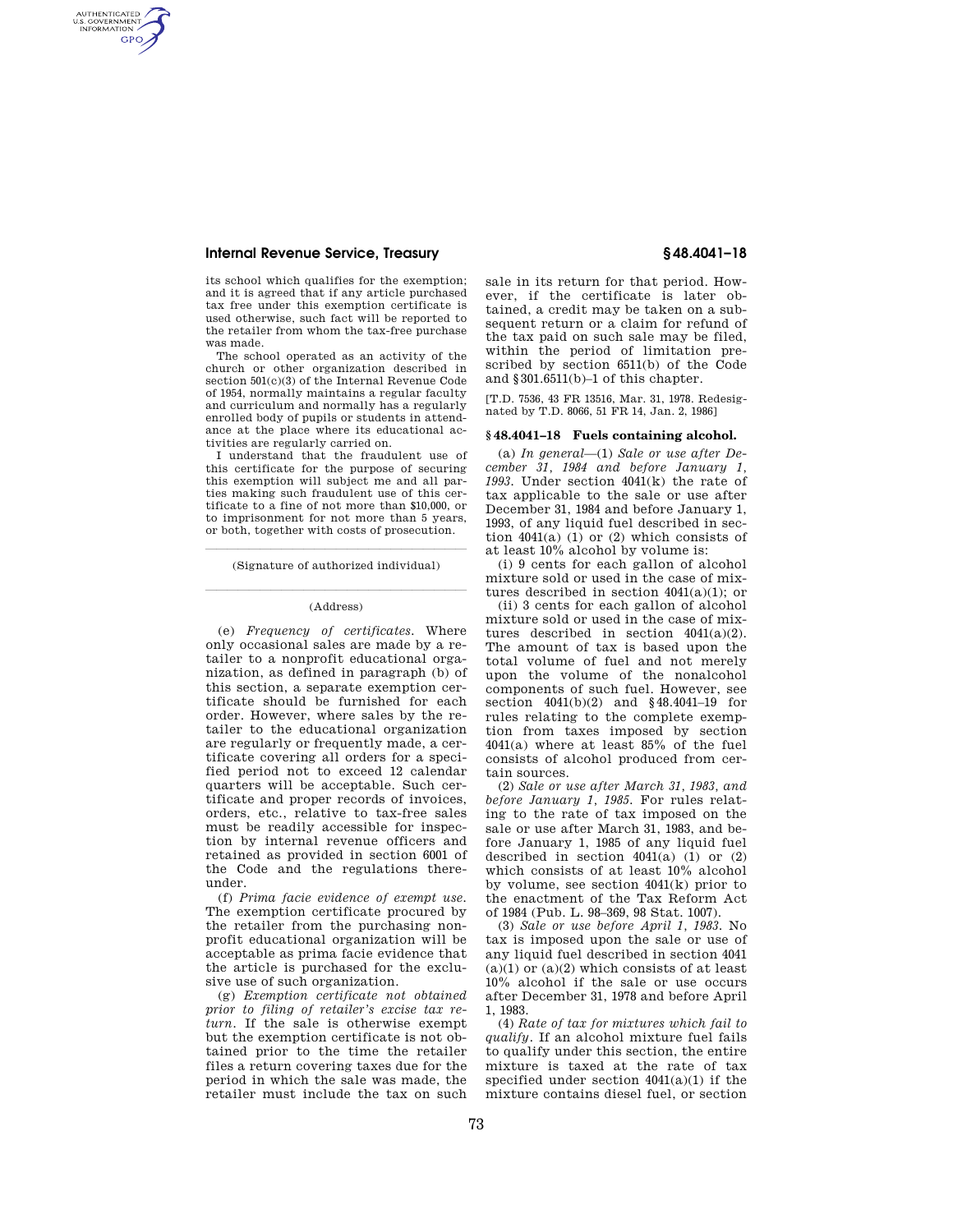$4041(a)(2)$  if the mixture contains special motor fuel.

(b) *Alcohol mixture fuels qualifying for special tax treatment.* In order to qualify for the reduced rates of tax described in paragraphs  $(a)(1)$  and  $(a)(2)$  of this section or the exemption from tax described in paragraph  $(a)(3)$  of this section, at least 10% of an alcohol mixture fuel must consist of alcohol as defined in section  $4081(c)$  and  $$48.4081-2(a)(4)$  of the regulations. The actual gallonage of each component of the mixture (without adjustment for temperature) shall be used in determining whether the 10 percent alcohol requirement has been met. Further, in determining whether a particular mixture containing less than 10 percent alcohol satisfies this percentage requirement, the District Director shall take into account the existence of any facts and circumstances that establish that but for the commercial and operational realities of the blending process, it may reasonably be concluded that the mixture would have contained at least 10 percent alcohol. A circumstance from which it might be concluded that the mixture would have contained 10 percent alcohol but for its existence is malfunctioning of the meter measuring the amount of a component pumped into a mixture. However, the necessary facts and circumstances will not be found to exist if over a period of time the mixtures blended by a blender show a consistent pattern of failing to contain 10 percent alcohol. In no case will any mixture containing less than 9.802 percent alcohol qualify for the reduced rates set forth in this section. See paragraph (f) of this section for rules relating to information required to be attached to the taxpayer's return of the tax imposed by chapter 31 relating to the alcohol content of the mixture for which tax is paid.

(c) *Later separation.* If a person separates out the alcohol from a mixture which has been taxed under the rates of section 4041(k), such separation will be treated as a sale of the liquid on the date separated and is subject to tax at the rates set forth under section 4041(a) (1) or (2). The tax liability incurred upon the separation is reduced by the amount of any tax previously imposed under section 4041. Thus, if Y buys 1000

# **§ 48.4041–18 26 CFR Ch. I (4–1–09 Edition)**

gallons of alcohol mixture fuel taxed at the rate of 3 cents per gallon under section 4041(k) and later separates the fuel into 900 gallons of special motor fuel and 100 gallons of alcohol, the separation is treated as a sale of 900 gallons of special motor fuel, taxed at the rate of 9 cents per gallon under section 4041(a), and a sale of 100 gallons of alcohol, exempt from tax under section 4041(b)(2). The tax of \$81 on the deemed sale of special motor fuel is reduced by the tax of \$30 previously paid on the sale of the alcohol mixture fuel.

(d) *Exemption from tax for alcohol mixture fuels sold or used in an aircraft in noncommercial aviation*—(1) *In general.*  No tax is imposed upon the sale or use of any liquid fuel described in section 4041 (a)(1) or (a)(2) which consists of at least 10% alcohol if such fuel is sold to or used by an owner, lessee or other operator of an aircraft as fuel in such aircraft in noncommercial aviation. See section  $4041(c)(4)$  and the regulations thereunder for the definition of noncommercial aviation.

(2) *Failure to use alcohol mixture fuel in an aircraft in noncommercial aviation.*  If fuel which is exempt from tax under paragraph (d)(1) of this section is not used as fuel in an aircraft in noncommercial aviation, any other use or sale of such fuel will be considered the use or sale of an alcohol mixture fuel subject to tax according to the rules of this section.

(e) *Refunds relating to diesel, special motor and noncommercial aviation fuels.*  See section 6427 for rules which relate to the allowance of a refund or credit to a person who uses tax-paid diesel, special motor or noncommercial aviation fuels to produce an alcohol mixture fuel.

(f) *Records required to be furnished by the taxpayer.* A taxpayer making a return of the tax imposed by chapter 31 indicating payment of the tax under section  $4041(k)$  and  $$48.4041-18$  at the reduced rate must attach a statement to the return indicating the total number of gallons of alcohol mixture fuels containing at least 10 percent alcohol and the total number of gallons of alcohol mixture fuels containing less than 10 percent alcohol but more than 9.802 percent alcohol. However, the taxpayer does not have to specify the precise